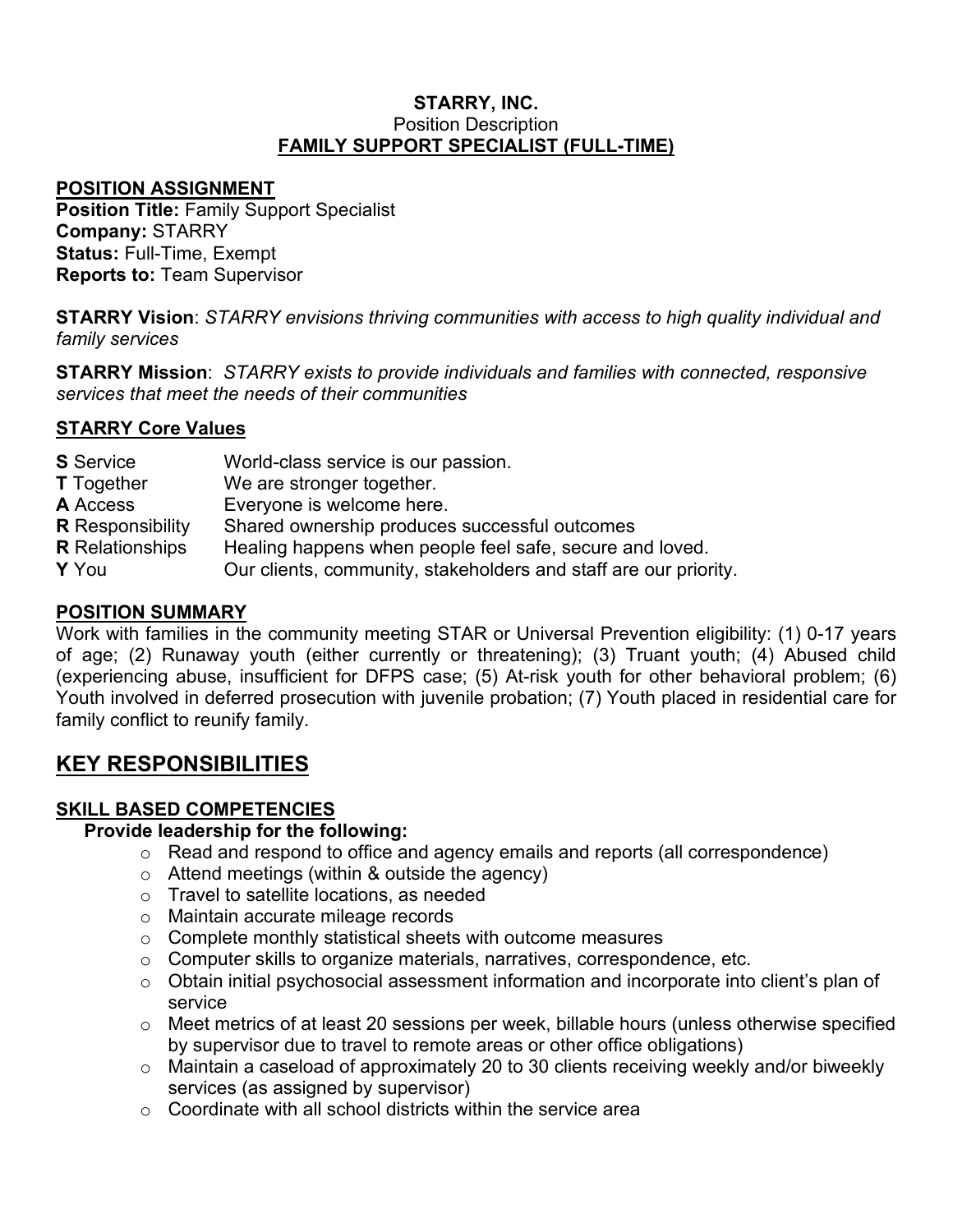- o Inform community of STARRY Program (Public speaking engagements/PR visits)
- o Rotate on call approximately every 4 months, providing 24-hour crisis intervention and conflict resolution
- $\circ$  Generate a monthly individualized plan of service for each client
- $\circ$  Complete accurate case notes within 48 hours of providing service to clients
- $\circ$  Serve as a resource to the client and family to achieve plan of service goals
- o Complete all required trainings, including but not limited to HIPAA, Crisis Intervention, Cultural Humility, Reporting Child Abuse, TBRI and other Evidence-Based Curriculums
- o Maintain documentation for standards and contract compliance (progress notes for each substantial client contact)
- o Maintain confidentiality of clients
- o Provide sessions two evenings a week and participate in weekend events as needed
- o Utilize approved evidence-based and promising practices
- $\circ$  Conduct groups within the guidelines of contract
- o Provide in-person crisis intervention services as needed
- o Transport children, as necessary, to counseling sessions, groups and shelter
- o Provide group, individual and family sessions
- o Utilize healthy coping skills to reduce secondary trauma
- o Use ethical decision-making and seek guidance and supervision, as needed

# **KEY REQUIREMENTS**

# **QUALIFICATIONS**

- Education: Bachelor's degree in social work or related field.
- Experience: One year experience in related area.
- Approved criminal background report. Able to satisfy all applicable requirements and DFPS standard requirements
- Good problem solving and decision-making skills
- Capable of maintaining a flexible work schedule
- Must be self-motivated with good organization and time management skills
- Commitment to Trauma-Informed Care
- Must possess good written, verbal, social media, and electronic communication skills
- Able to organize, file, and retrieve information
- Flexible and adaptable, able to make changes as needed to meet expectations
- Very strong attention to detail
- Able to operate office machines (e.g. copy, telephone, transcriber, fax)
- Must be computer literate with ability to maintain records electronically
- Must be self-motivated with good organizational and time management skills
- Strong commitment to the mission and vision of STARRY
- Other: Reliable transportation

# **PHYSICAL REQUIREMENTS**

- Ability to travel regularly
- Normal office work